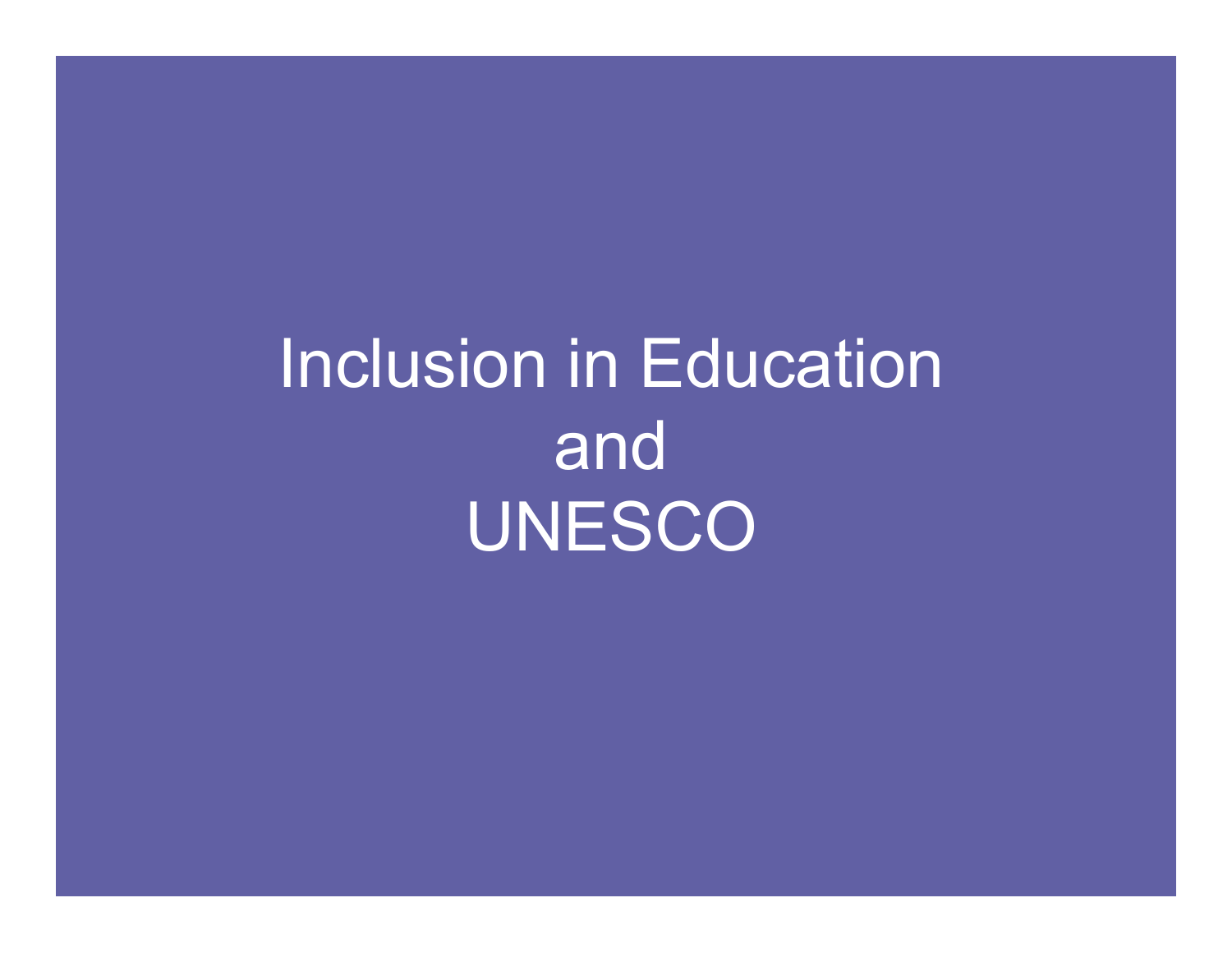## UNESCO's Constitution (1946)

Article 1 (Purposes and functions) Give fresh impulse to popular education

 by instituting collaboration among the nations to advance the ideal of equality of educational opportunity without regard to race, sex or any distinctions, economic or social;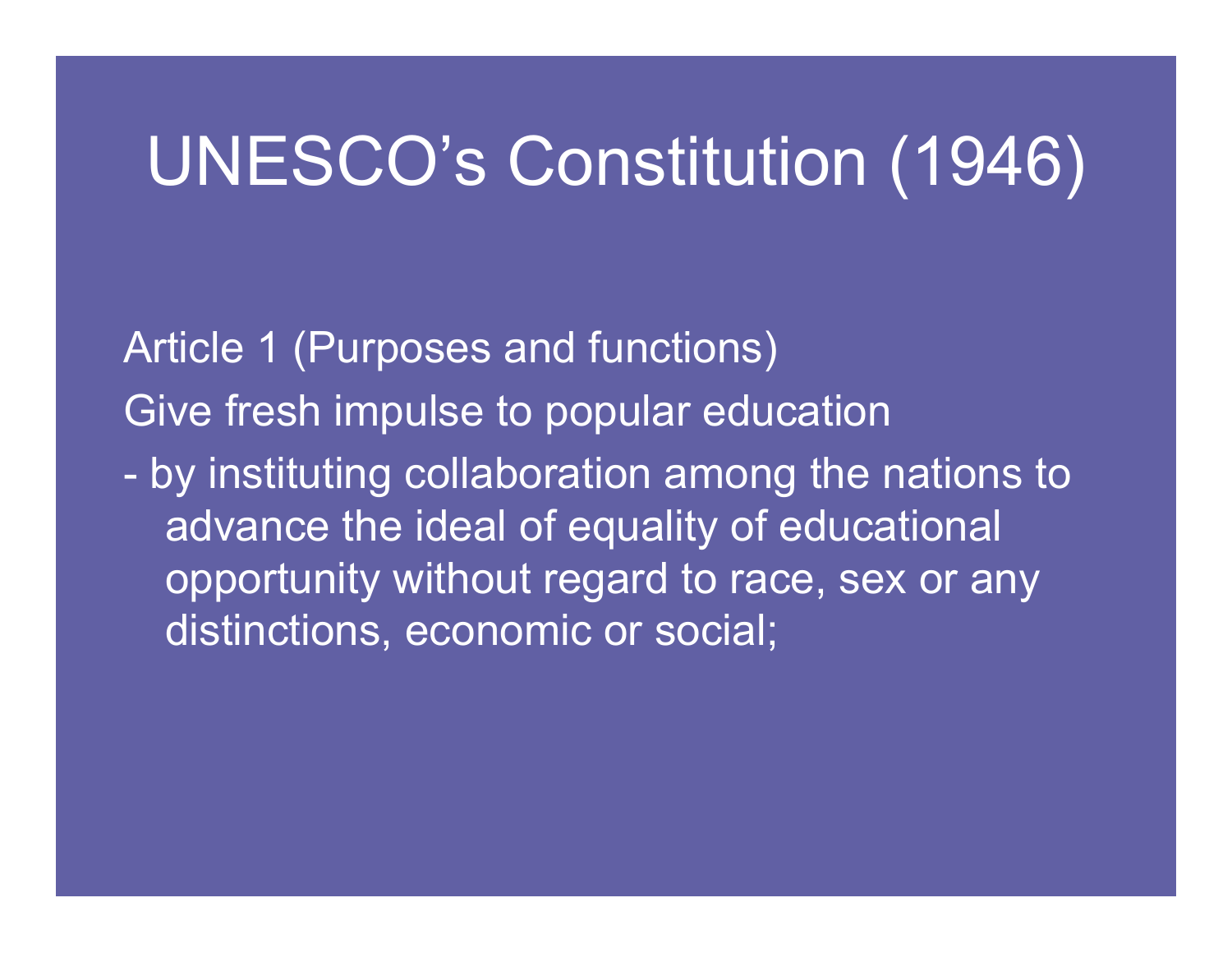## International Standards

#### UNESCO Convention against Discrimination in Education (1960)

provides the legal basis for the Right to Education.

http://www.unesco.org/education/pdf/DISCRI\_E.PDF

World Declaration on Education for All (1990)

"Every person - child, youth and adult - shall be able to benefit from educational opportunities designed to meet their basic learning needs."

http://www.unesco.org/education/pdf/JOMTIE\_E.PDF

Dakar Framework for Action: Education for All (2000) committed the international community to achieving 6 goals by 2015. http://unesdoc.unesco.org/images/0012/001211/121147e.pdf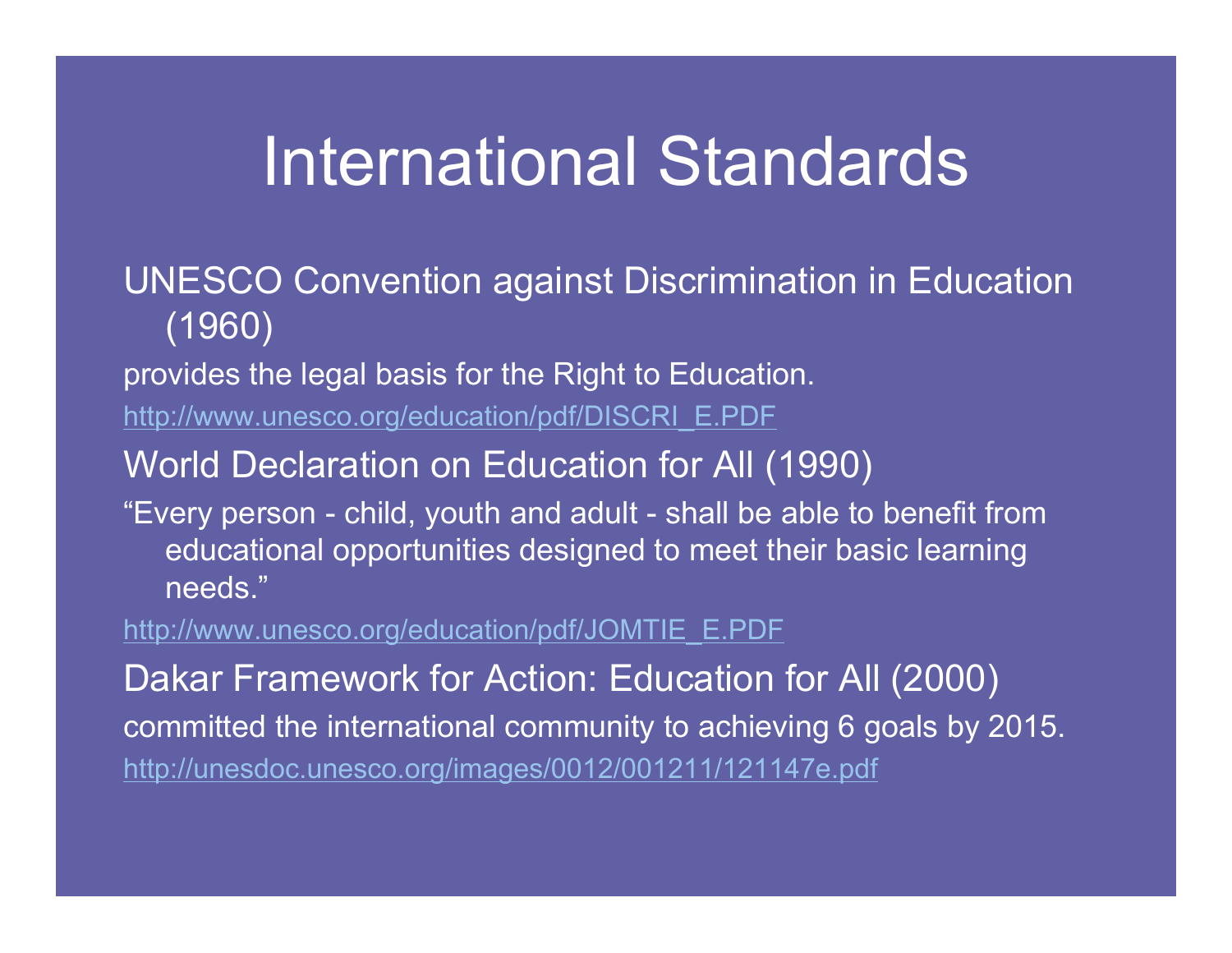## International Standards

Salamanca Statement and Framework for Action on Special Needs Education (1994) put forward the "inclusive" concept. http://www.unesco.org/education/pdf/SALAMA\_E.PDF

every child has unique characteristics, interests, abilities and learning needs, education systems should be designed and educational programmes implemented to take into account the wide diversity of these characteristics and needs,

regular schools with this inclusive orientation are the most effective means of combating discriminatory attitudes, creating welcoming communities , building an inclusive society and achieving education for all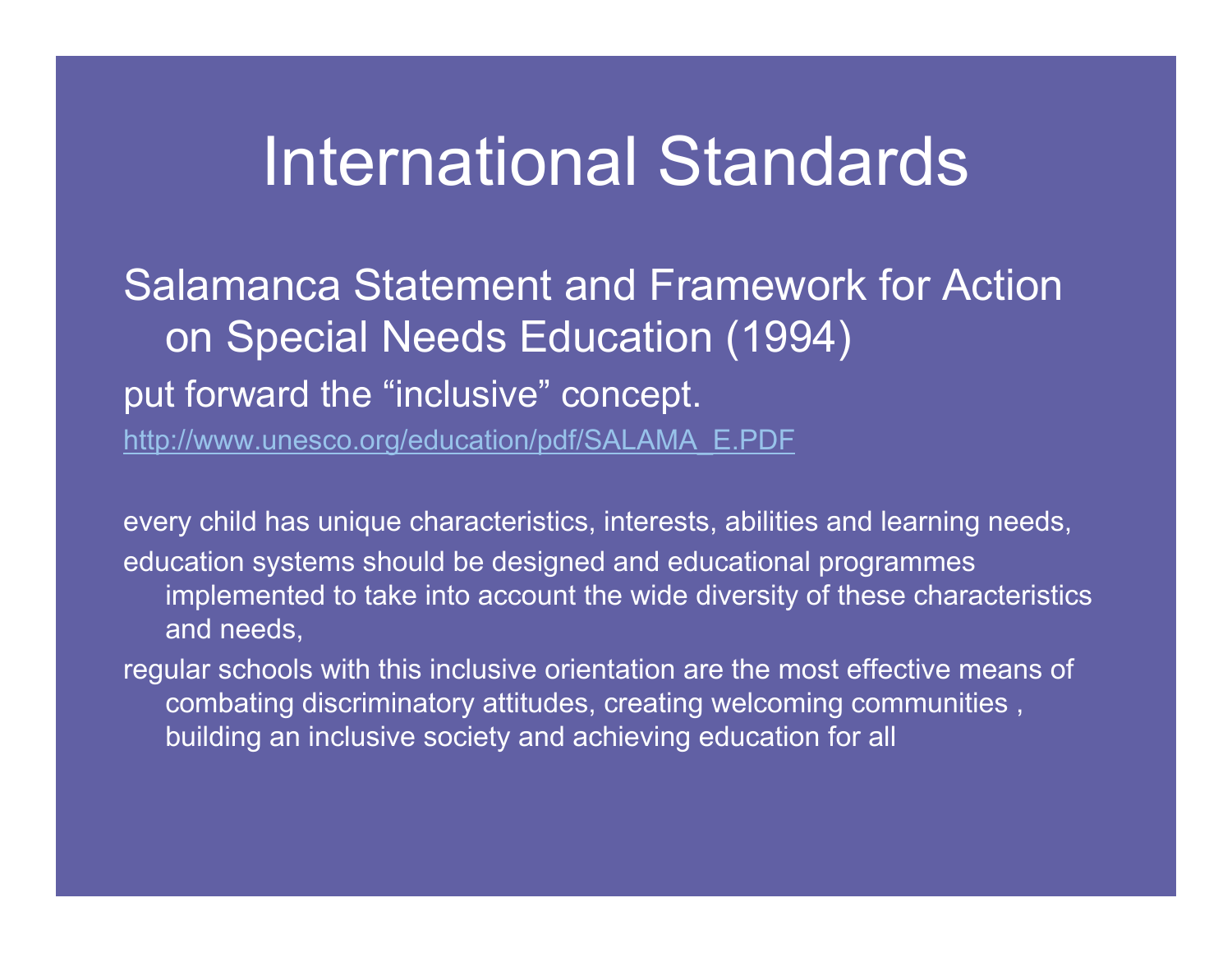## International Standards

#### International Conference on Education 2008 "Inclusive Education: The Way of the Future"

called on UNESCO's Member States "to adopt an inclusive education approach in the design, implementation, monitoring and assessment of educational policies as a way to further accelerate the attainment of Education for All (EFA) goals as well as to contribute to building more inclusive societies."

http://www.ibe.unesco.org/fileadmin/user\_upload/Policy\_Dialogue/48th ICE/CONFINTED 48-5 Conclusions english.pdf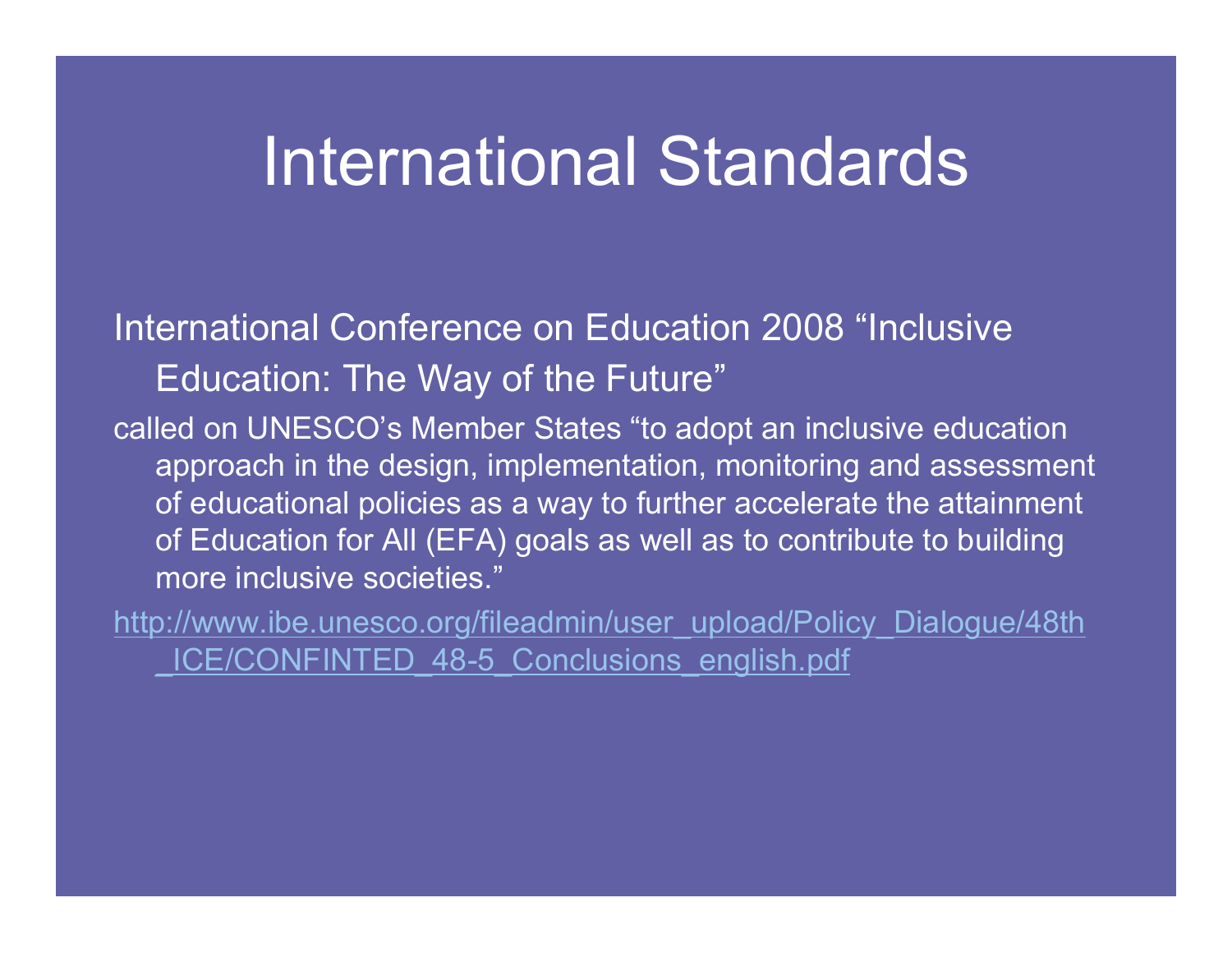## What is an Inclusive Approach?

Aims at offering quality education for all while respecting diversity and the different needs and abilities, characteristics, and learning expectations of the students and communities...

Addresses social inequity and poverty levels as priorities, as these are major obstacles to the implementation of inclusive education policies and strategies…

Promote school cultures and environments that are childfriendly, conducive to effective learning and inclusive of all children, healthy and protective, gender-responsive, and encourage the active role and the participation of learners themselves, their families and their communities.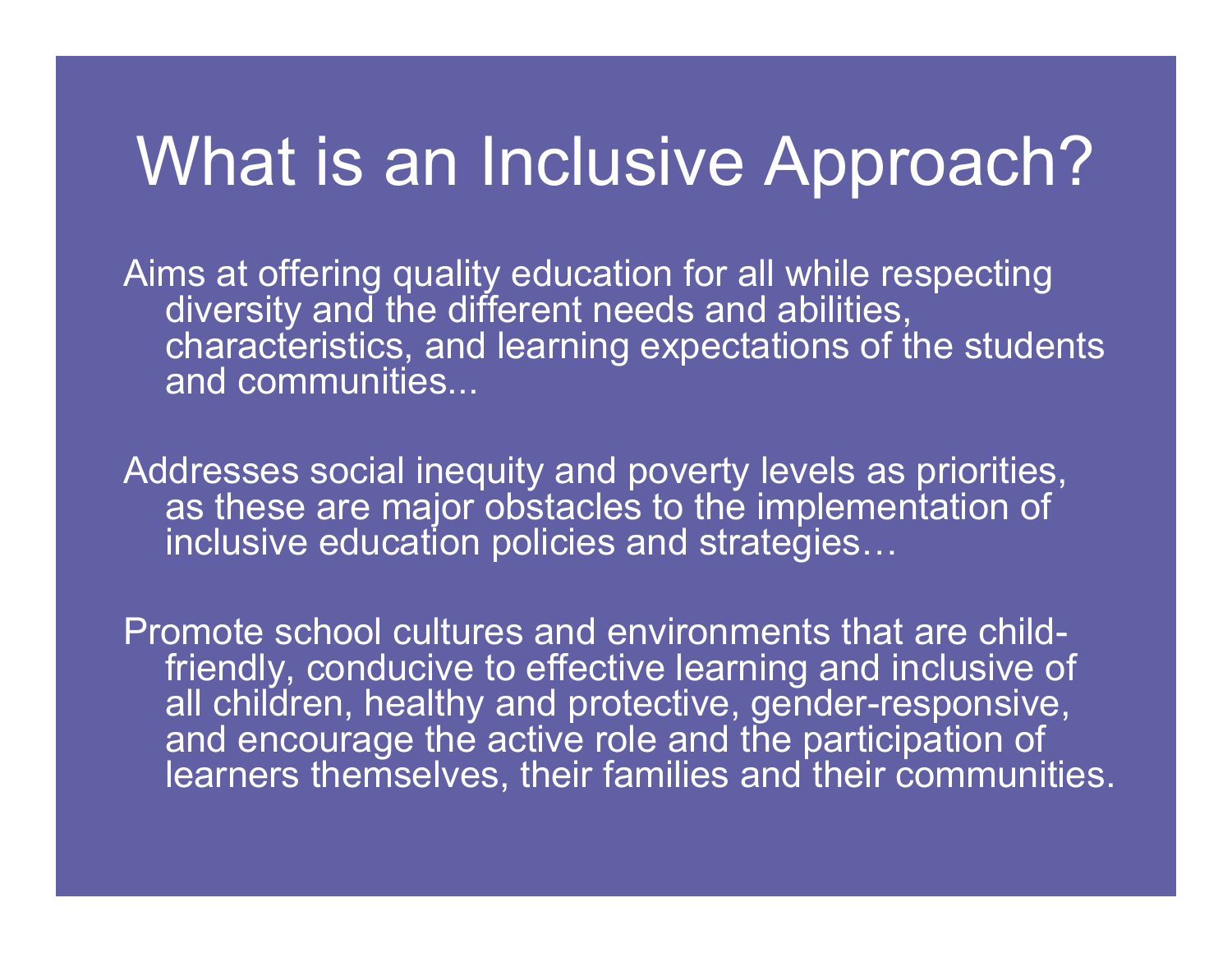#### Inclusion/Exclusion and Education

Growing world's attention to addressing exclusion in education as a way to promote inclusive societies.

MDG Summit (Sept 2010)

- -Removing barriers, outside and within education systems, so as to provide equitable educational and learning opportunities for all children
- -Addressing the root causes of the inequalities, disparities and diverse forms of exclusion and discrimination

ECOSOC High-Level Segment Annual Ministerial Review on Education (4-8 July 2011)

is discussing equity in and quality of education to look into ways of promoting sustained and inclusive economic growth. The report of the Secretary General recommends to give focus to inclusive policies and targeted interventions.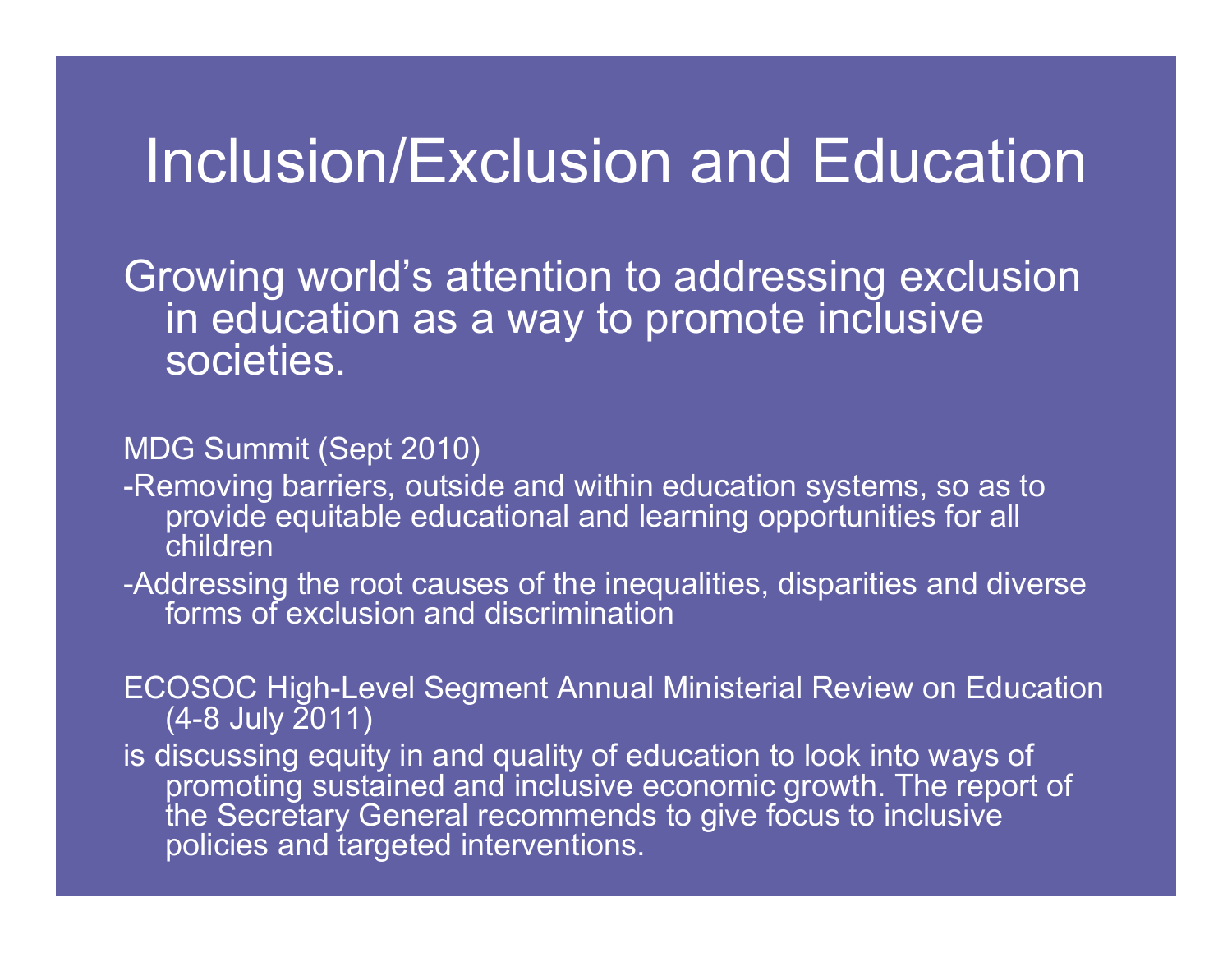### Inclusion/Exclusion and Education

"Exclusion in education" means much more than "out-ofschool." It has many manifestations, such as...

- children who are excluded from the development of a solid foundation for learning
- children, youth and adults who are excluded from entry into a school or an educational programme;
- • children, youth and adults who are excluded from regular participation in school or an educational programme;
- • children, youth and adults who are present in a classroom in school or an educational programme, but are excluded from learning meaningful to themselves;
- children, youth and adults who had learning experiences in school or an educational programme but who are excluded from a recognition of the learning acquired.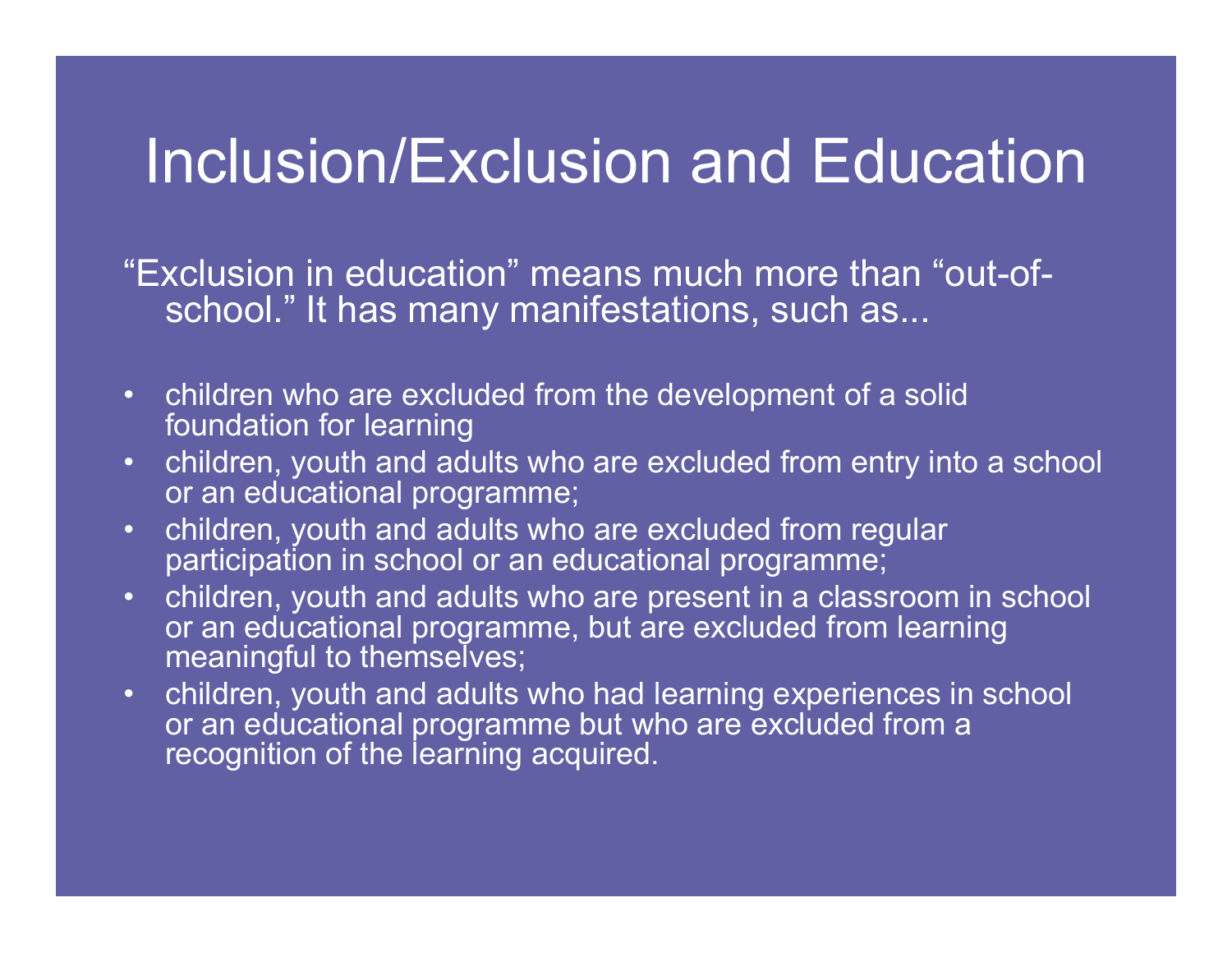## UNESCO's work

 $\bullet$ Standard-setting

 $\bullet$ Monitoring the implementation

 $\bullet$ Supporting the implementation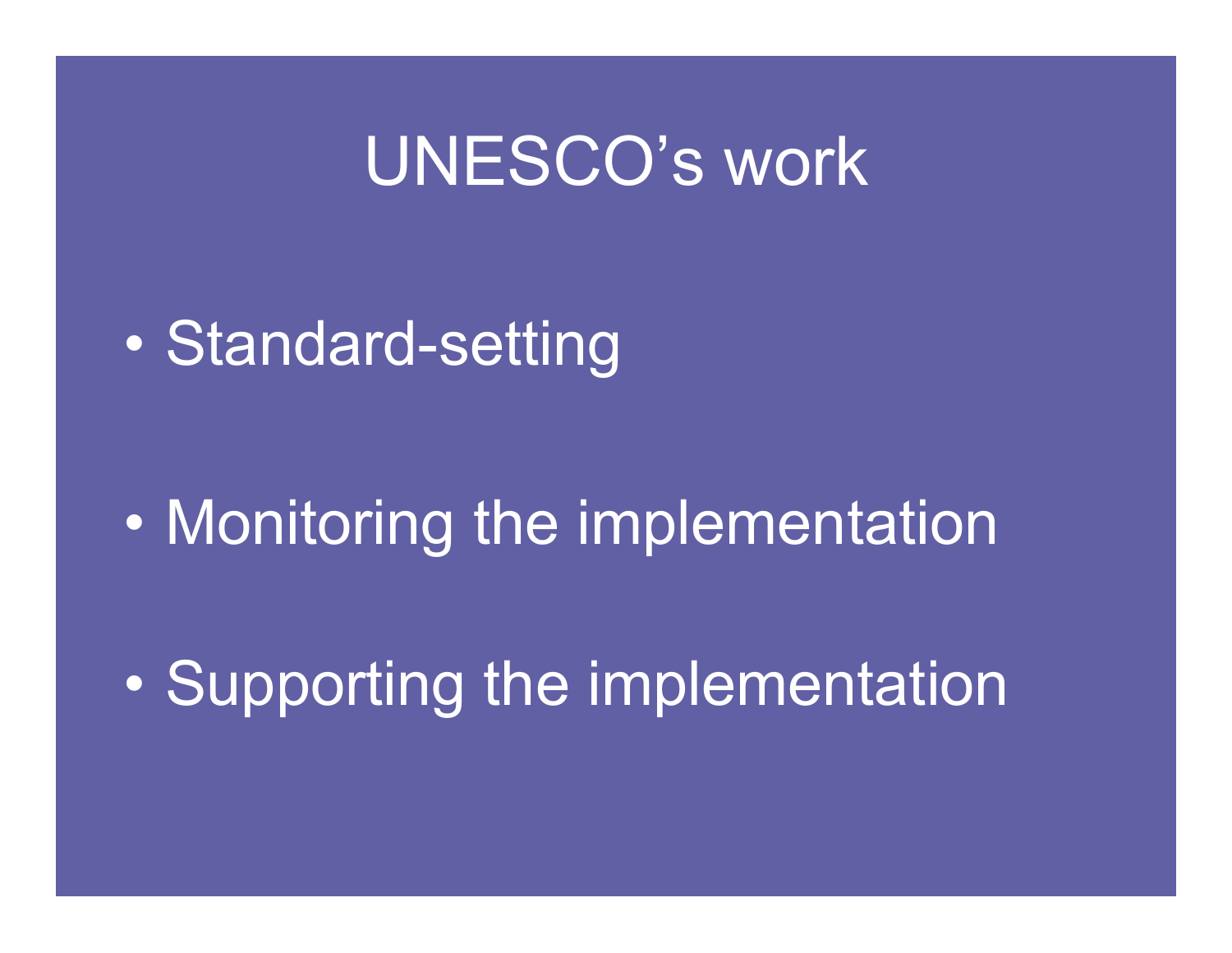## Monitoring the Implementation





http://www.unesco.org/new/en/education/themes/lea ding-the-international-agenda/efareport/

http://unesdoc.unesco.org/images/001 9/001908/190897e.pdf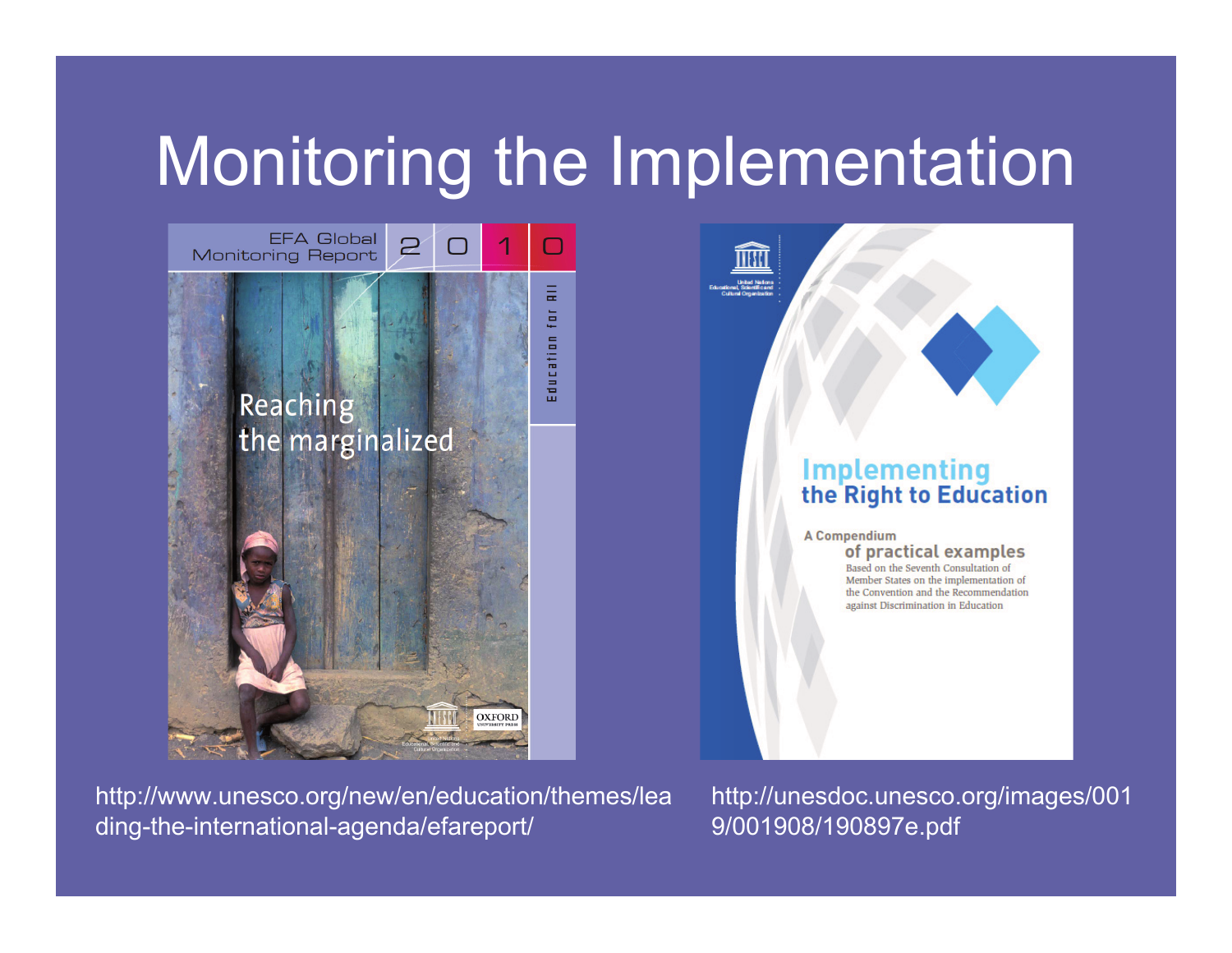# Supporting the Implementation

**Policy Guidelines** on Inclusion in Education **Embracing Diversity: Toolkit for Creating Inclusive, Learning-Friendly Environments** 



http://unesdoc.unesco.org/images/0017/ 001778/177849e.pdf

http://www2.unescobkk.org/elib/publi cations/032revised/index.htm